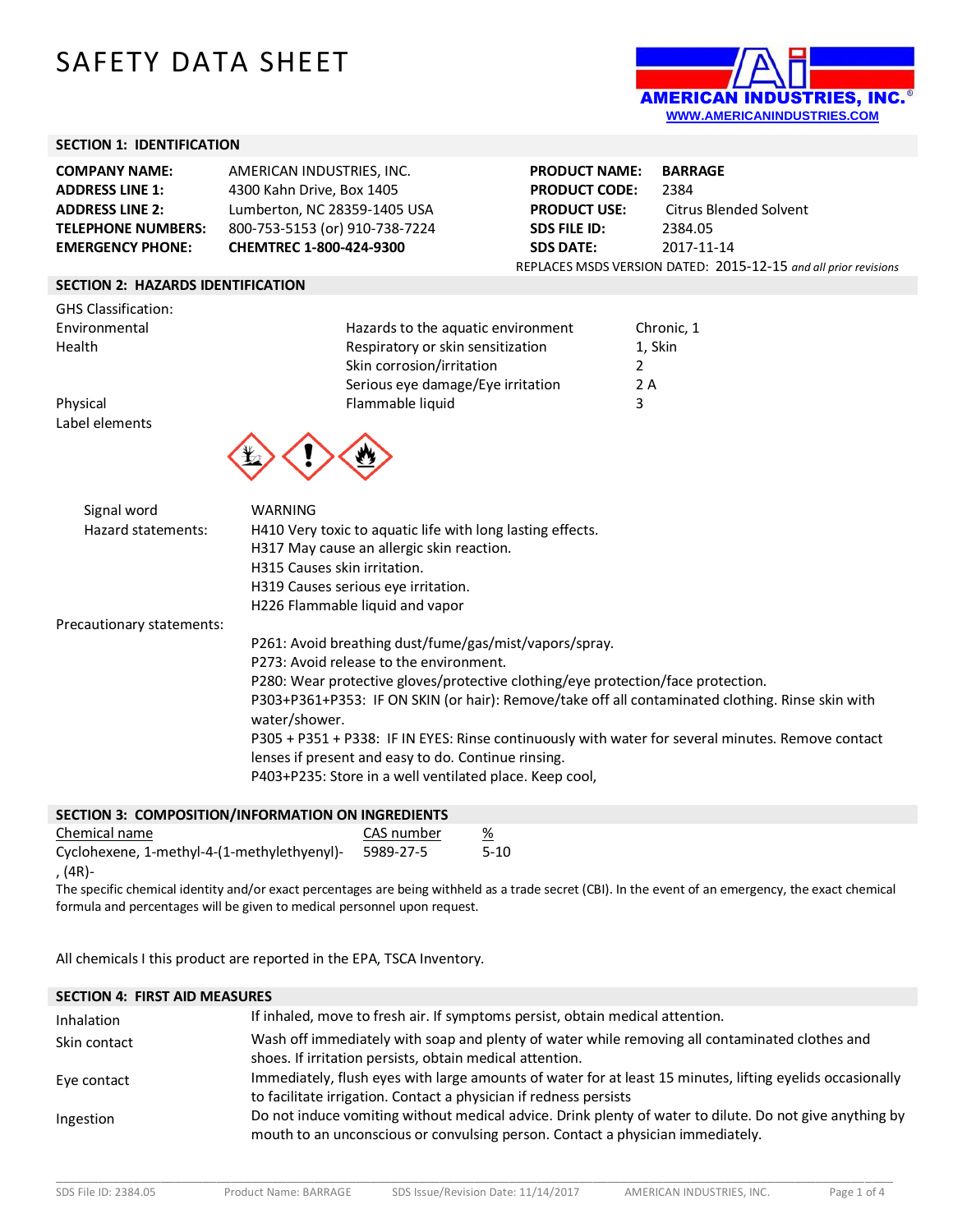| Effects and symptoms                     |                                                                                                                                                         |
|------------------------------------------|---------------------------------------------------------------------------------------------------------------------------------------------------------|
| Ingestion                                | May be harmful if swallowed.                                                                                                                            |
| Inhalation                               | Causes allergy or asthma symptoms.                                                                                                                      |
| Skin contact                             | Causes severe skin burns.                                                                                                                               |
| Eye contact                              | Causes eye damage.                                                                                                                                      |
| <b>SECTION 5: FIRE-FIGHTING MEASURES</b> |                                                                                                                                                         |
| Extinguishing media                      | Use water spray, alcohol-resistant foam, dry chemical or carbon dioxide.                                                                                |
| Extinguishing methods                    | Use extinguishing measures that are appropriate to local circumstances and the surrounding<br>environment. Use water spray to cool unopened containers. |
| Specific hazards during fire<br>fighting | Burning produces irritant fumes. Exposure to decomposition products may be a hazard to health.                                                          |
| Special protective<br>equipment          | Full protective clothing and approved self-contained breathing apparatus required for firefighting<br>personnel                                         |

#### **SECTION 6: ACCIDENTAL RELEASE MEASURES**

Personal Precautionary Measures: Use appropriate protective equipment. (See Section 8.) Do not get into eyes, skin, or clothing. Wear respiratory protection. Avoid breathing vapors. Ensure adequate ventilation.

Environmental Precautionary Measures: Do not empty into drains. Prevent uncontrolled discharge of product into the environment if safe to do so.

Methods and Materials for Containment and Cleanup: Do not discharge into waste water. Soak up with an inert absorbent material (e.g. sand, silica gel, sawdust). Sweep up and shovel. Place in a non-leaking container for proper disposal according to Federal, State, and Local regulations.

#### **SECTION 7: HANDLING AND STORAGE**

| <b>Handling</b> | Wear personal protective equipment when handling product. Handle with care. Take care to avoid            |
|-----------------|-----------------------------------------------------------------------------------------------------------|
|                 | waste and spillage when weighing, loading and mixing the product.                                         |
| Storage         | Observe label precautions. Keep container tightly closed in a dry, cool and well-ventilated place. Do not |
|                 | allow product to freeze.                                                                                  |

### **SECTION 8: EXPOSURE CONTROLS/PERSONAL PROTECTION**

Engineering Controls Use in well ventilated area.

Personal Protective Equipment: Safety Glasses, Gloves, Apron

Use good chemical hygiene practice. Avoid contact with skin, eyes, and clothing. Avoid inhalation of vapors.

| Cyclohexene, 1-methyl-4-  | 5989-27-5 | 5-10% | No data available |
|---------------------------|-----------|-------|-------------------|
| (1-methylethenyl)-, (4R)- |           |       |                   |

#### **SECTION 9: PHYSICAL AND CHEMICAL PROPERTIES**

| Color                        | Clear orange liquid |
|------------------------------|---------------------|
| <b>Physical State</b>        | Liquid              |
| Odor                         | Citrus              |
| Flash point                  | 135°F (57°C)        |
| <b>Partition Coefficient</b> | No data available   |
| <b>Boiling point</b>         | No data available   |
| Melting point/freezing       | No data available   |
| point                        |                     |
| Auto-ignition temperature    | No data available   |
| Vapor pressure               | No data available   |
| Vapor density (Air-1)        | No data available   |
| Specific gravity/Density     | 1.0                 |
| Viscosity                    | No data available   |
| Water solubility             | Soluble in water    |
| рH                           | $5 - 7$             |
| Evaporation rate (Ether=1)   | No data available   |
|                              |                     |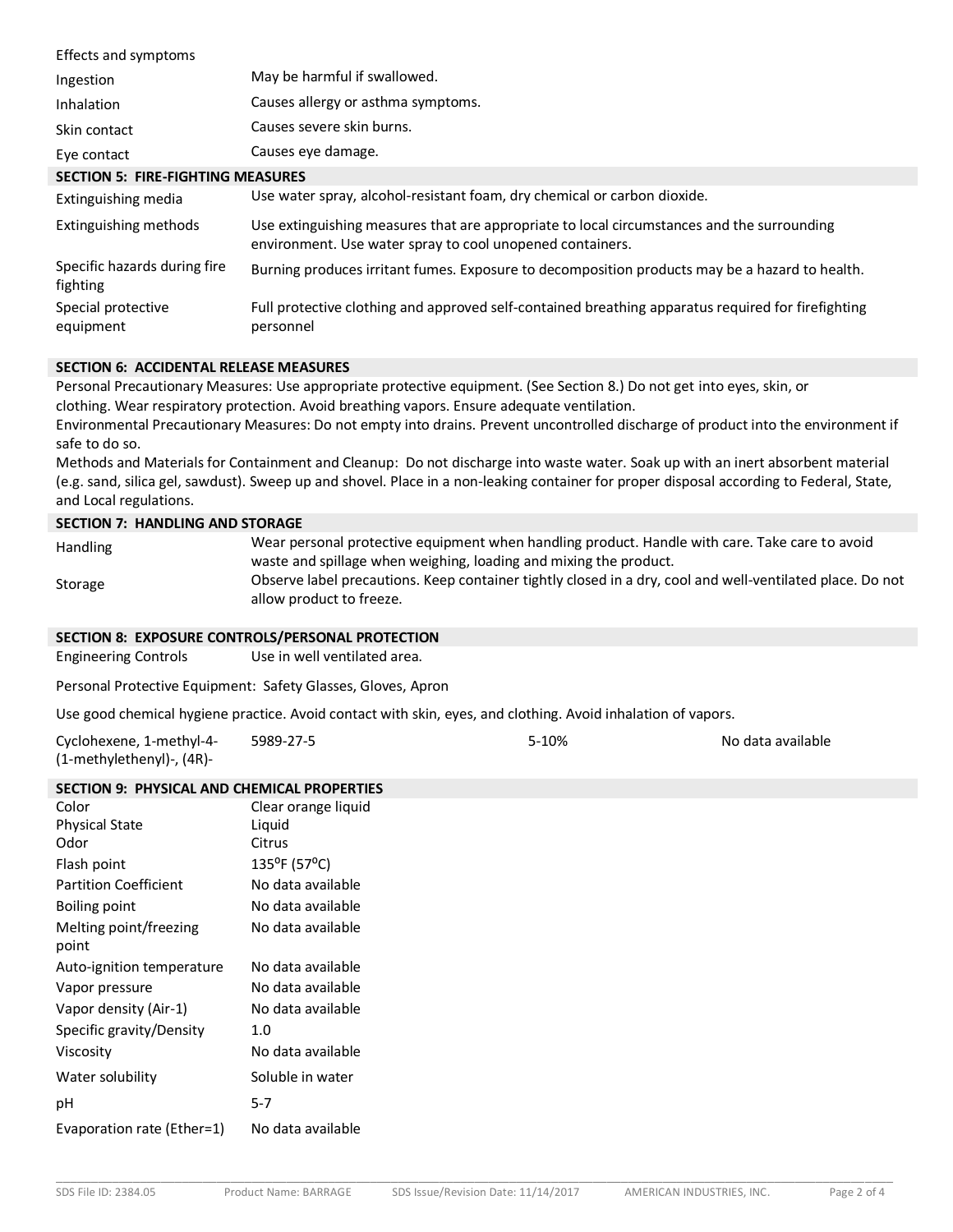| Decomp Temp                                                                                                                                                                      | No data available                                                                                                                                                             |                                         |                   |                                                                                                                                                                                                                         |
|----------------------------------------------------------------------------------------------------------------------------------------------------------------------------------|-------------------------------------------------------------------------------------------------------------------------------------------------------------------------------|-----------------------------------------|-------------------|-------------------------------------------------------------------------------------------------------------------------------------------------------------------------------------------------------------------------|
| SECTION 10: STABILITY AND REACTIVITY                                                                                                                                             |                                                                                                                                                                               |                                         |                   |                                                                                                                                                                                                                         |
| Reactivity                                                                                                                                                                       | Stable                                                                                                                                                                        |                                         |                   |                                                                                                                                                                                                                         |
| Chemical stability                                                                                                                                                               | Stable under normal conditions.                                                                                                                                               |                                         |                   |                                                                                                                                                                                                                         |
| Conditions to avoid                                                                                                                                                              | Open flame and excessive heat.                                                                                                                                                |                                         |                   |                                                                                                                                                                                                                         |
| Materials to avoid                                                                                                                                                               | Avoid contact with strong oxidizing agents. Strong acids and strong bases.                                                                                                    |                                         |                   |                                                                                                                                                                                                                         |
| Hazardous decomposition                                                                                                                                                          |                                                                                                                                                                               |                                         |                   | Carbon dioxide (CO2), carbon monoxide (CO). Other unknown decomposition products possible.                                                                                                                              |
| Hazardous polymerization                                                                                                                                                         | Will not occur                                                                                                                                                                |                                         |                   |                                                                                                                                                                                                                         |
| <b>SECTION 11: TOXICOLOGICAL INFORMATION</b>                                                                                                                                     |                                                                                                                                                                               |                                         |                   |                                                                                                                                                                                                                         |
| Cyclohexene, 1-methyl-4-<br>(1-methylethenyl)-, (4R)-<br>Information on toxicological<br>effects                                                                                 | 5989-27-5                                                                                                                                                                     |                                         |                   | 5-10%                                                                                                                                                                                                                   |
| Acute toxicity                                                                                                                                                                   | LD50 (Dermal) Rabbit>5,000 mg/kg                                                                                                                                              |                                         |                   | LD50 Oral-rat-4,4000 mg/kg Remarks: Behavioral: Change in motor activity (specific assay). Respiratory<br>disorder Skin and Appendages: Other: Hair. Inhalation: Irritating to respiratory system.<br>No data available |
| Skin corrosion/irritation                                                                                                                                                        | No data available.                                                                                                                                                            |                                         |                   |                                                                                                                                                                                                                         |
| Serious eye damage/eye<br>irritation                                                                                                                                             | No data available.                                                                                                                                                            |                                         |                   |                                                                                                                                                                                                                         |
| Respiratory or skin<br>sensitization                                                                                                                                             | May cause sensitization by skin contact.                                                                                                                                      |                                         |                   |                                                                                                                                                                                                                         |
| Germ cell mutagenicity                                                                                                                                                           | No data available.                                                                                                                                                            |                                         |                   |                                                                                                                                                                                                                         |
| Carcinogenicity-rat-Oral                                                                                                                                                         | Tumorigenic: Carcinogenic by RTECS criteria. Kidney, Urethra, Bladder: Kidney tumors. Tumorigenic<br><b>Effects: Testicular</b>                                               |                                         |                   |                                                                                                                                                                                                                         |
| Carcinogenicity-mouse-Oral<br>This product is or contains a component that is not classifiable as to its carcinogenicity based on its IARC, ACGIH, NTP, or<br>EPA classification |                                                                                                                                                                               |                                         |                   | Tumorigenic: Equivocal tumorigenic agent by RTECS criteria. Gastrointestinal: Tumors.                                                                                                                                   |
| IARC: 3 - Group 3:                                                                                                                                                               | Not classifiable as to its carcinogenicity to humans (D-Limonene)                                                                                                             |                                         |                   |                                                                                                                                                                                                                         |
|                                                                                                                                                                                  |                                                                                                                                                                               |                                         |                   | No components of this product present at levels greater than or equal to 0.1% is identified as a                                                                                                                        |
| ACGIH                                                                                                                                                                            | carcinogen or potential carcinogen by ACGIH.                                                                                                                                  |                                         |                   |                                                                                                                                                                                                                         |
| <b>NTP</b>                                                                                                                                                                       | No component of this product present at levels greater than or equal to 0.1% is identified as a known or<br>anticipated carcinogen by NTP                                     |                                         |                   |                                                                                                                                                                                                                         |
| <b>OSHA</b>                                                                                                                                                                      | OSHA: No component of this product present at levels greater than or equal to 0.1% is identified as a<br>carcinogen or potential<br>carcinogen by OSHA.<br>No data available. |                                         |                   |                                                                                                                                                                                                                         |
| Reproductive toxicity                                                                                                                                                            |                                                                                                                                                                               |                                         |                   |                                                                                                                                                                                                                         |
| Specific target organ<br>toxicity                                                                                                                                                | Single exposure-No data available                                                                                                                                             |                                         |                   | Repeated exposure-No data available                                                                                                                                                                                     |
| Aspiration hazard                                                                                                                                                                | No data available                                                                                                                                                             |                                         |                   |                                                                                                                                                                                                                         |
| <b>Additional Information</b>                                                                                                                                                    | RTECS: GW6360000                                                                                                                                                              |                                         |                   |                                                                                                                                                                                                                         |
| Liver                                                                                                                                                                            | Irregularities-Based on human evidence                                                                                                                                        |                                         |                   |                                                                                                                                                                                                                         |
| <b>SECTION 12: ECOLOGICAL INFORMATION</b>                                                                                                                                        |                                                                                                                                                                               |                                         |                   |                                                                                                                                                                                                                         |
| Cyclohexene, 1-methyl-4-(1-methylethenyl)-, (4R)-                                                                                                                                |                                                                                                                                                                               | 5989-27-5                               | 5-10%             |                                                                                                                                                                                                                         |
| Toxicity to fish LC50                                                                                                                                                            |                                                                                                                                                                               | Pimephales promelas<br>(fathead minnow) | 0.702 mg/l-96.0 h |                                                                                                                                                                                                                         |
| Toxicity to daphnia and EC50                                                                                                                                                     |                                                                                                                                                                               | Daphnia pulex<br>(Water flea)           | 69.6 mg/l-48 h    |                                                                                                                                                                                                                         |
| Persistence and degradability                                                                                                                                                    |                                                                                                                                                                               | No data available                       |                   |                                                                                                                                                                                                                         |